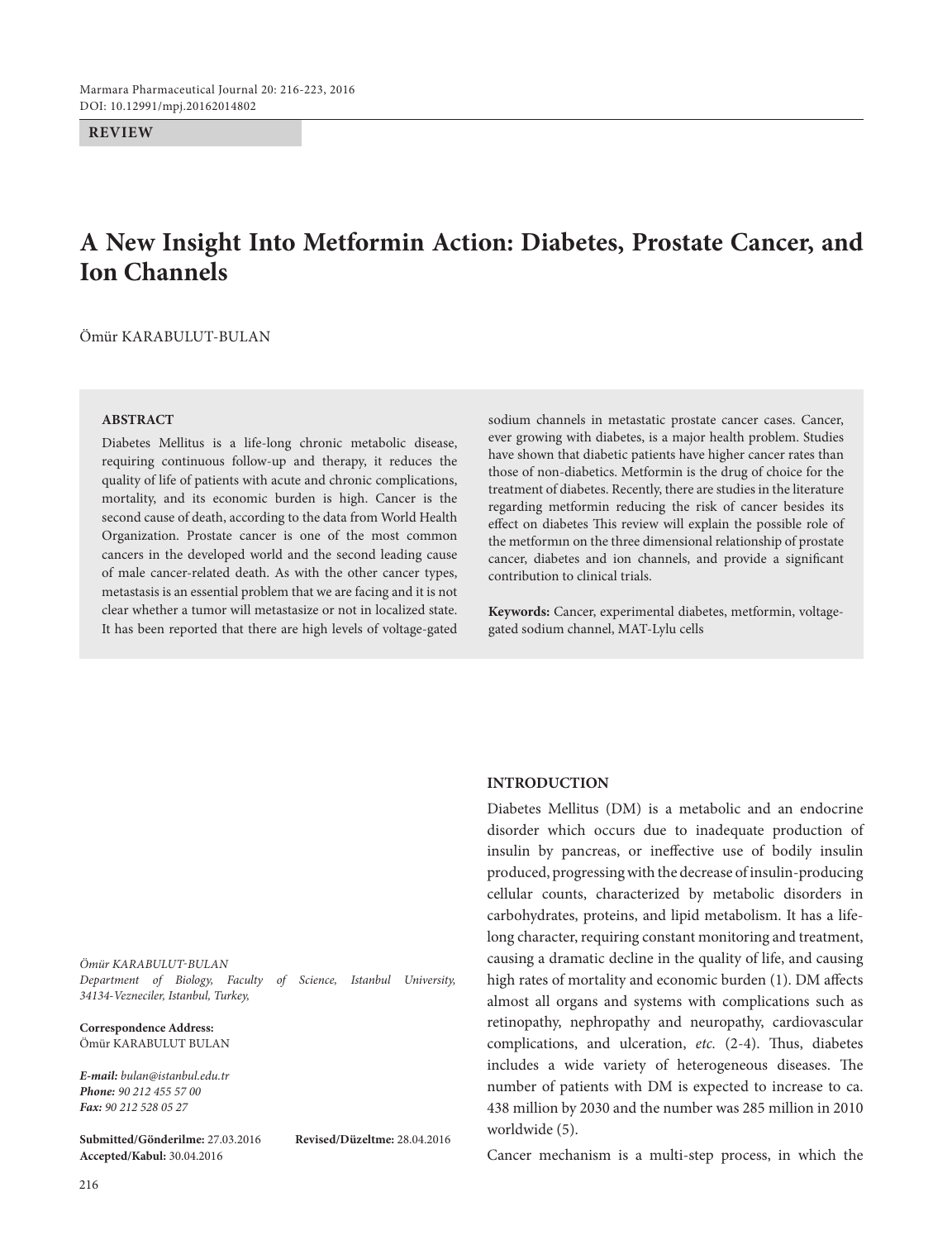cells undergo metabolic and behavioral changes, leading to an excessive and untimely proliferation. These changes occur because of the modifications, controlling cellular proliferation, cellular life, relationships with the adjacent cells, and finally, the capacity of escaping the immune system. Cancer has a ranking of two for causes of death, according to the data provided by World Health Organization (WHO) (6, 7). Prostatic adenocarcinoma has a great importance for male morbidity and mortality observed both in our country, and also in the globe. It has a frequency increasing with age, and males in the industrialized countries encounter this disease at the highest frequency. It is at the second rank for cancerrelated mortality cases. According to the American Cancer Society, in 2014 there were over 233.000 new cases of prostate cancer diagnosed in the US, resulting in about 29.340 death (8, 9). Prostate cancer can be described as the alteration of the balance between cell proliferation and cell death in the prostate gland which causes a malign increase of the organ volume. Factors leading to prostatic adenocarcinoma can be classified as hormones, dietary measures, environmental factors, and genetic factors (10, 11). To put it simply, as with the other cancer types, the main problem of prostatic adenocarcinoma is metastasis, that is, formation of secondary tumors with the journey of cancer cells to other places in the body and it is almost impossible to determine whether the localized occurrence of the case would behave in a metastatic fashion. Metastatic spread of cancer cells is the mainly reason of death of patients, and elucidation of the molecular mechanisms of this process is a important focal point in cancer research (12).

The transport of some molecules through the cellular membrane occurs through the channel proteins. Since they carry inorganic ions, they are also known as ion channels. When open, ion channels make it possible to passively transport through the cellular membrane for ions they are specific to, say, sodium, potassium, calcium, and chloride according to their electrochemical grading. Voltage-gated sodium channels (VGSC), are major ion channel operating in maintaining the electrical stimulation of the depolarization phase of the action potential, in which they are the sole primary responsible entity (13). *In vitro* studies have shown that the expression/activity of VGSC has played a role of an empowering factor in many cellular activities, which constitute the metastatic potential of prostatic adenocarcinoma. Studies have revealed that VGSC, especially the sub-type Nav 1.7, is a complementary factor of the metastatic potential of human and rat prostatic adenocarcinoma (14, 15). It has been observed that the expression/activity of VGSC is also susceptible to growth factors such as "epidermal growth factor" (EGF). Epidermal growth factor (EGF) is a low-molecular weight polypeptide. It binds to the EGF receptor and stimulates proliferation and differentiation. EGF has a regulating role on ion channels, which comprises the VGSCs. Human and rat prostatic cancer (Dunning's model) and breast cancer were investigated for the effects of EGF, and EGF-VGSC upregulation (transcriptional and functional) was shown to increase the metastatic cellular behaviors (16). In rat prostatic adenocarcinoma, EGF was shown to be effective on MAT-Ly1u cells motions. Cellular invasion increases by EGF and thus, it plays an important role in metastatic prostatic cancer (17-19).

## **A Three-Dimensional Relationship: Cancer - Diabetes - Ion Channels, and Metformin**

Along with diabetes, cancer, which is ever growing and expensive, constitutes an important health problem. Association of diabetes and cancer has recently drawn much interest. According to the studies, diabetic patients have higher cancer rates than those of non-diabetics. Especially, diabetic males have a higher tendency to develop prostatic adenocarcinoma, as detailed in the World Health Organization report. The fact that diabetes has not a single form and it is of heterogeneous nature, progressing with abnormal behaviors in many metabolic parameters, people are commenting in diverse manners about the causes of its relation to cancer. The general biological mechanisms for the relation between diabetes mellitus and cancer are hyperglycemia, insulin resistance, insulin growth factor-1 (IGF-1) increase, hyperinsulinemia, increased inflammation, increased oxidative stress, obesity, and damage to the DNA. The hyperinsulinemia, insulin resistance, and oxidative stress, often present in obesity, can be the mechanisms by which obesity induces or promotes tumorigenesis (20). In addition, the decisive factors for the mentioned interrelation are the medications of the diabetic people, dietary applications, and metabolism control levels. Differences in glucose metabolism might initiate cancer formation in all tissues and have a pronounced contribution to its progression (21).

The diagnosis of prostate cancer at the localized stage and its metastatic potential at this period is among the key issues for the clinical treatment today. The metastatic role of voltage-gated sodium channels (VGSC) that is known as to play a reinforcing role in many metastatic behavior and the hypothesis of the inhibition of metastatic spread by blocking the channels have been tested in several cancer models.

Samples taken from prostatic cancer patients have shown,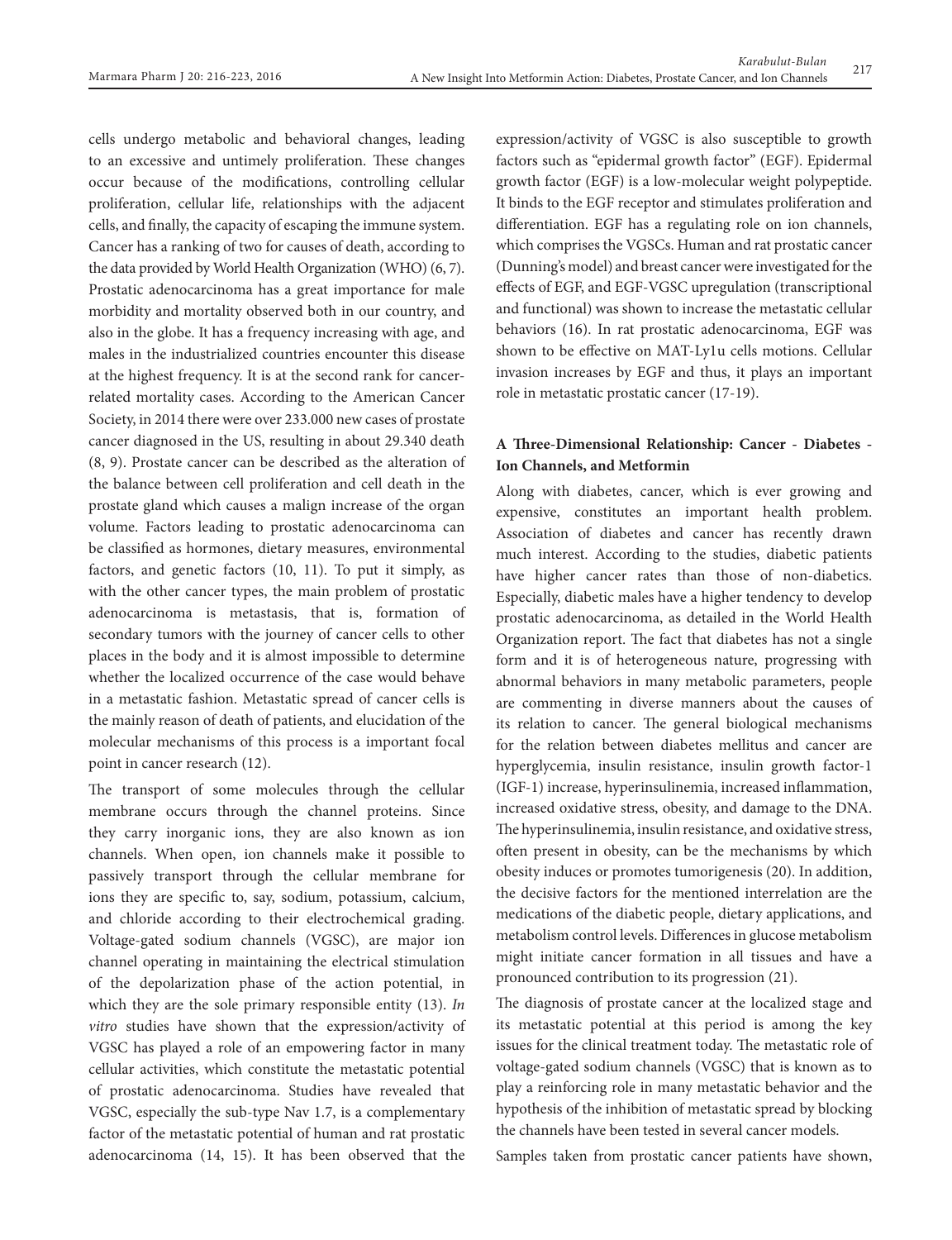in a immunohistochemical manner, that voltage-gated sodium channel protein is present in elevated amounts when compared to the normal prostate tissue (22). *In vitro* and *in vivo* studies have indicated a high level of voltage gated sodium channels for metastatic prostatic adenocarcinoma cases. It is known that there is an activity-dependent regulation, which is controlled by a positive feedback mechanism, in the VGSC expression for Mat-LyLu cells, grown *in vitro,* and that prolonged blocking decrease the expression of the channel. Our research group had been running an *in vivo* project, in which we investigated the effect of blocking of VGSCs by tetrodotoxin (TTX) on the metastatic development of prostatic adenocarcinoma for the first time, and we have shown that TTX suppressed the pulmonary metastasis for 44%, and there was a significant prolongation in the experimental animals' lives (23, 24). Prolonged TTX application to the cells has reduced the VGSC flow, Nav 1.7 mRNA levels, and the amount of VGSC proteins in the plasmic membrane. Meanwhile, when the introduction of sodium ions into the cell is increased, the VGSC flow is increased in return. Therefore, VGSCs are considered to be an integral part of prostatic adenocarcinomatous pathology (25, 17).

Metformin is an anti-diabetic drug, constituting an example of a sub-biguanide class for insulin-sensitizing drugs. It reduces the occlusion of glucose from the intestines, increases the insulin-mediated glucose usage in peripheral tissues, reduces the fatty acid concentrations, and shows an anti-lipolytic effect by lessening gluconeogenesis. Metformin inhibits hepatic glucose production and it also prevents hyperglycemia.

In the literature, many examples are available about the protective effects of metformin in STZ-induced diabetes (26- 28). In a study investigating the protective effect of metformin on hepatocytes, metformin was reported to have damageprotective effect on the biliary acid-dependent apoptosis. Metformin is believed, according to literature reports, to have a therapeutic effect on chronic hepatic disease of inflammatory origin. Metformin reduces the serum ALT and AST levels (29). Also the effect of metformin in diabetes, on efforts that reduce the risk of cancer, have begun to have coverage in the literature. The latter is also known to play a significant role in prostate cancer metastasis. It is suggested that there is the following possible triangular relationship and VGSC could be responsible for the upregulation of the prostate cancer metastases.



Some *in vitro* studies have shown the inhibitory effect of metformin on various cancer types (pulmonary, bladder, ovarian, gastric, hepatic, and prostatic cancers) (30-33). The antihyperglycemic effect of metformin is basically attributed to its AMP-mediated protein kinase activity. Although the exact mechanism of action for metformin has not been elucidated yet, it was reported that it is antiproliferative and of inhibitory essence in the G0/G1 cellular cycle.

Today, bladder cancer is seen as a major problem in elderly male patients. A study about the effect of metformin on bladder cancer has provided the information that metformin has been administered in cases where *in vivo* and *in vitro* bladder cancer has been obtained with different cellular lines. Metformin-administered groups showed an inhibition of proliferation of cancer cells and colony formation has been declined (32).

It has been reported that metformin inhibits the proliferation of human prostate cancer PC-3 cells via the down-regulation of insulin-like growth factor 1 receptor. The anti-tumor mechanisms of metformin include activation of the AMPactivated protein kinase/mTOR pathway. Metformin is related to direct inhibition of insulin/insulin-like growth factor mediated cellular proliferation. In this study, metformin significantly inhibited PC-3 cell proliferation, migration, and invasion. Metformin is a potent inhibitor of the IGF receptor system and may contribute to the treatment of prostate cancer (34).

*In vivo* and *in vitro* experiments clearly show that the antidiabetic drug metformin exerts an antitumoral effect through a decrease of cyclin D1 level. Cyclin D1 is a key protein implicated in the transition of the G0/G1 phase. Metformin has induced to a strong reduction in cyclin D1 protein level. Metformin, which is given orally or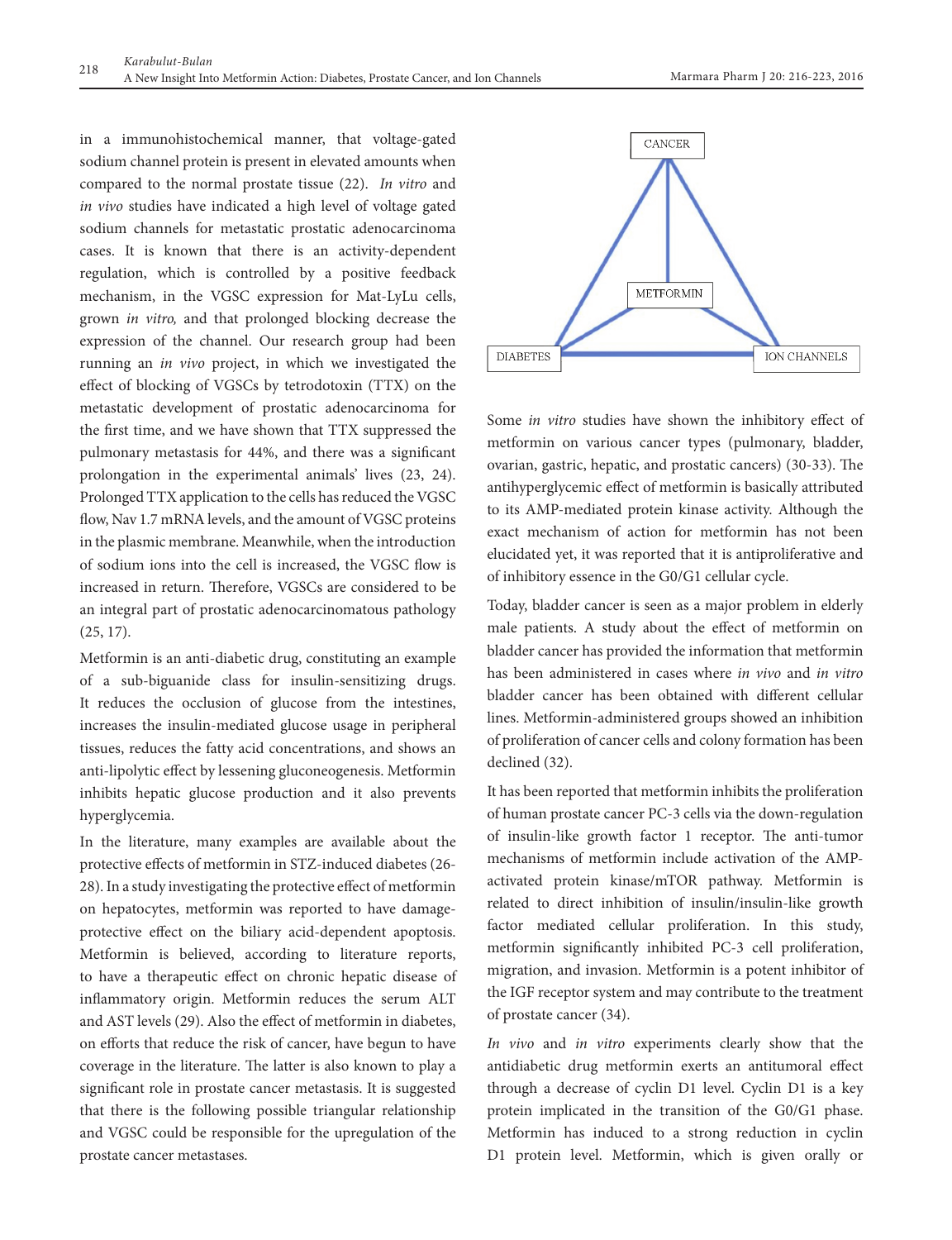intraperitoneally, significantly decreases prostate tumor growth in a xenograft model (35).

At the same time, metformin is believed to act as a protecting agent on aging and cancer. In mammals, hyperglycemia and hyperinsulinemia are important geriatric factors. Biguanide compounds like metformin have long been regarded as antiaging therapeutic agents (36). In a study which investigated the effects of metformin on oral squamous carcinoma, both *in vivo* and *in vitro,* it was shown to inhibit the proliferation of the cellular lines, and most remarkably, to reduce the formation of colonies. The cancer-reducing and antitumoral properties of metformin are the factors leading to the consideration of it as being part of new therapeutic strategies. When the effects of metformin are examined in diabetic patients having colorectal cancer cells, it was shown that metformin-administered patient have higher survival rates of pectoral, pancreatic, and glioblastoma stem cells. In addition, the authors observed a decrease of metastatic rate in the experimental group having metformin (37, 31). However, further *in vivo* studies are needed to elucidate possible cellular and molecular effects of metformin in the triangular concept of diabetes+cancer+ion channels and for detecting whether or not metastatic spread is inhibited by blocking the channels of metformin.

#### **Experimental models**

Today, diagnosing several illnesses, shedding light to their pathogeneses, and investigation of their treatment options have been the subject to some studies in which experimental animal models provide advantages. These models allow us to select genetically suitable types to the pathology, work with many samples which are adequate for statistical evaluation, complete the work in a very short time with a suitable type of animal, study more than one risk and pathology, and try diagnostic, protective, and therapeutic approaches (38). In drug investigations, some part of *in vivo* experiments are studied on animal models representing the disease in humans. Although some of these models are similar to the disease in humans in terms of pathological properties, it cannot be said definitely that they represent this disease. Some models are performed by applying different diet to the animal or damaging the targeted organs with toxic substances (39).

## **Animal Models of Diabetes Mellitus**

Experimental diabetes is one of the models utilized for this

purpose, and it can be produced with chemicals like alloxane and streptozotocin (STZ), and surgical methods, diet, genetic modifications, and application of anti-insulin hormones in high doses can produce experimental diabetes as well. The STZ and alloxan models of chemically induced diabetes are commonly used. STZ and alloxane selectively damage beta cells, inhibits glucose-stimulated insulin release, and its high doses cause cellular necrosis.

Alloxan is generally used in the insulin-dependent type I diabetes mellitus model. Due to its short half life, its intravenous (iv) use is preferred (40, 41). Although the diabetogenic dose of alloxan to create type I diabetes mellitus is accepted to be 40-45 mg/kg, Golfaman *et al.* reported that they injected a single dose 65 mg/kg alloxan through iv to rats, and 100% diabetes mellitus has started (42, 43). In the literature, alloxan is seen to be used in a broad range like 40- 100 mg/kg and through iv route (44, 45). Intraperitoneal (ip) and subcutaneous (sc) applications of alloxan required that the 2-3-fold of the dose applied through iv route must be applied (46, 47).

STZ is preferred more in experimental studies, due to its more specific beta cell cytotoxicity. STZ is frequently used to create insulin-dependent type I and non-insulin-dependent type II diabetes models. STZ impairs the oxidation of glucose and reduces the biosynthesis of insulin and its release. STZ is taken into the metabolic cycle with glucose carrier (GLUT2) by pancreatic beta cells. The decrease of expression for GLUT2 is determined to prevent the diabetogenic effect of STZ. STZ first causes the loss of glucose response of beta cells. STZ has been documented to have DNA damage in pancreatic beta cells. STZ-induced diabetes indicates that the main cause of the deaths of beta cells is the alkylation of DNA itself (40,1). When a diabetes model is constructed with STZ, a significant degenerative damage occurs in tissues like liver, kidneys, and testicles, according to biochemical and morphological studies (48-52, 26, 2, 53, 54).

The diabetogenic dose range of STZ is not as narrow as alloxane. To create type I diabetes mellitus, generally the application of single-dose 40-60 mg/kg STZ through iv in mature rats is preferred, but broader doses in the range of 35-80 mg/kg can also be used (40, 55, 56). For STZ, intraperitoneal and subcutaneous uses are also mentioned with similar doses through iv (57, 58). STZ is used to create type I diabetes in mice with a dose similar for rats (59-61). To create type II diabetes, STZ is applied to neonatal animals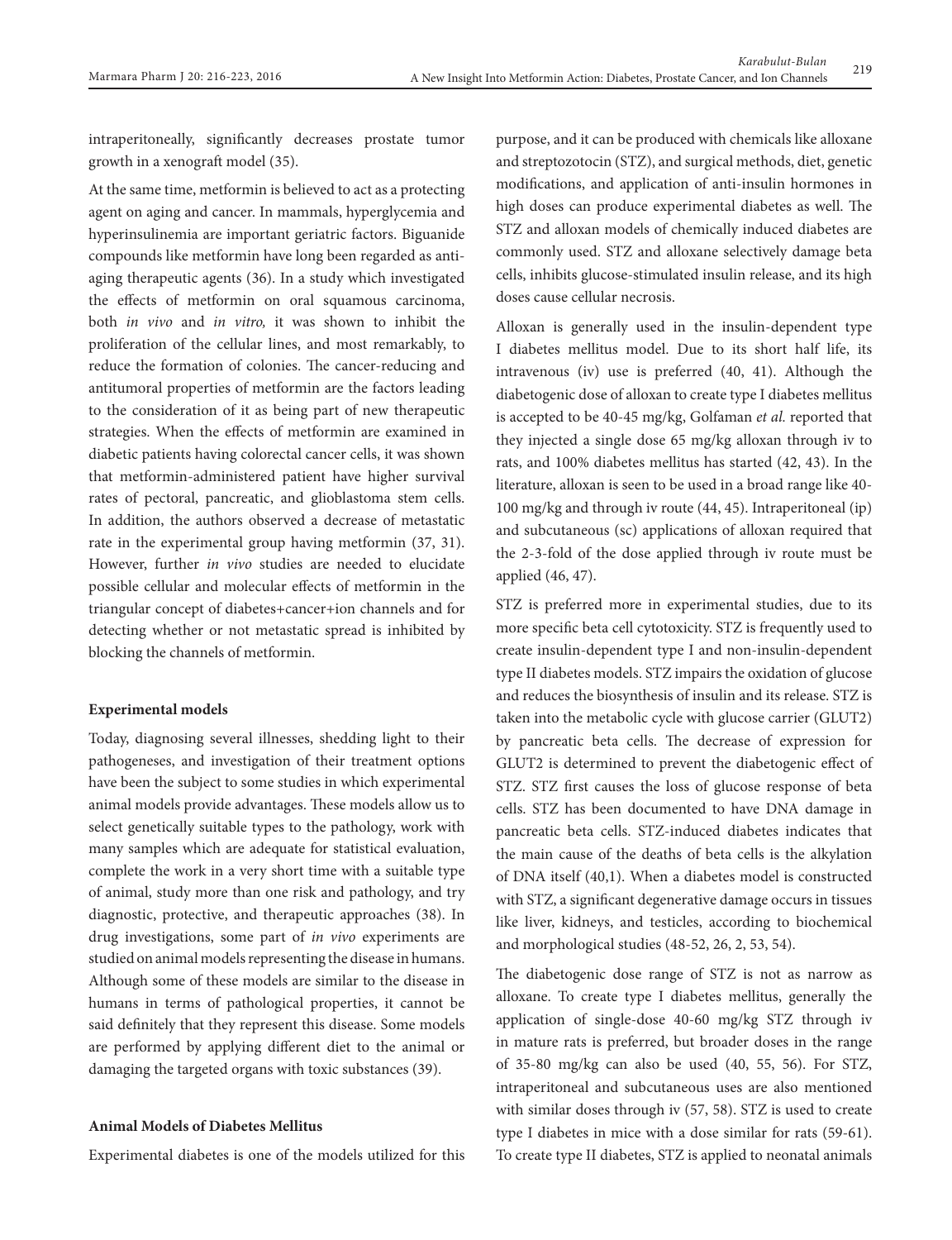within the first week of birth, especially in the first and second days. It was found that much of the damage of pancreatic β cells due to STZ application is regenerated and cause a similar condition with type II diabetes mellitus. This method was first demonstrated in 1974 by Portha *et al.* to the neonatal rats by applying 100 mg/kg STZ (62). Dağıstanlı *et al.* (63) have used STZ in the 100 mg/kg concentration through i.p while Sinzato *et al.* (64) have used STZ in the same concentration, but through sc This method has been the mostly preferred chemical diabetes mellitus model to create type II diabetes because it offers operational ease. Similarly, it is considered to be the best model to reflect type II diabetes mellitus clinic among the other models (40) . With STZ application, type II diabetes mellitus could be created in an alternative way, which includes a high-fat (41, 65) or high-fructose (66, 67) diet followed by low-dose STZ injection. Srinivasan *et al.* (68) have applied 35 mg/kg STZ through i.p. after having the rats eat a high-fat diet for two weeks (58% fat, 25% protein and 17% carbohydrate as the percentages of total calories) (69).

In order to determine whether the animals have been rendered diabetic after application of STZ, after 72 hour of STZ administration, tail vein blood is collected to determine blood glucose levels. Rats with blood glucose ≥200 mg/dL are considered diabetic. In addition, for determination of diabetes, low blood insulin level (<0.04 μg), daily elevated urine output (>25 mL/day), and glycoseurea (>2%) are also considered (38, 70).

#### **Animal Models of Prostate cancer**

The use of experimental model systems in cancer research have provided an important contribution in the understanding of cancer illness, the biological aspects of metastasis, as well as prevention of cancer and development of new therapeutic methods.

Experimental model systems are used in the research on prostate cancer, which is a quite complicated disease. Among the preclinic models used in prostate cancer research, PC-3, LNCaP, and DU-145, all of which uses *in vitro* cell lines and the xenograft models created by using these lines, as well as animal models like rodents such as mouse and rat and dogs and model systems developed with transgenic techniques (71-73). Animal models, particularly rat models, play an important role in the study of the etiology, prevention and treatment of prostate cancer. Four model systems for prostate cancer research in rats were established. These

are Dunning, Noble, ACI and Pollard tumor models. The prostatic adenocarcinoma model in Copenhagen-type rats is of powerful metastatic nature, obtained with subcutaneous injection of rat Mat-LyLu cells, which is classified as a Dunning adenocarcinoma model. The designation MATLyLu is an abbreviation for Metastatic Anaplastic Tumor Metastasizing to Lymph node and Lungs (74). Dunning's model is one of the experimental prostatic adenocarcinoma model, arising first in 1961 by W. F. Dunning, appearing as a spontaneously occurring in the dorsal prostate of an old Copenhagen type rat, having good distinctive properties, growing slowly, and is androgen-selective (72). In the beginning, this model was used in the investigations of carcinogenesis from a hormonal perspective, but now it is still practiced as a useful model for investigations of androgen-independent growth of prostatic adenocarcinoma cells and the molecular basis of metastases.

Though Dunning's rat prostatic cancer model is one of the first ones that was accepted, it is still widely used, having many subcellular strains, grown both *in vivo* and *in vitro* (75-78). Prostatic cancer is formed by the inoculation of highly metastatic Mat-LyLu cells from these strains into Copenhagen rats and metastasizes to the lungs and the lymphatic system (76, 79, 80).

#### **CONCLUSION**

The role metformin in diabetes has been studied in detail and additionally there are some studies linking diabetesmetformin-insulin resistance-aging. On the other hand, effects of metformin in experimental cancer and diabetes+cancer models *in vivo* have not been investigated. This review highlights the potential therapeutic effect of metformin in prostate cancer and diabetes model. We designed a study with regard to this issue. Our planned study and the novel *in vivo* model should be important for improving clinical insight. The study we are planning is constructed upon meeting the requirement of providing early diagnosis and determining the metastatic potential of prostatic adenocarcinoma, and best exemplified by the phrase "VGSCs have an empowering effect of the metastatic potential of prostatic adenocarcinoma and metastatic spreading can be suppressed by blocking the channels". In our study, the triangular concept of diabetes, prostatic adenocarcinoma, and ion channels have the interconnections first investigated using *in vivo* methods and the overall effect and therapeutic potential of metformin will be described.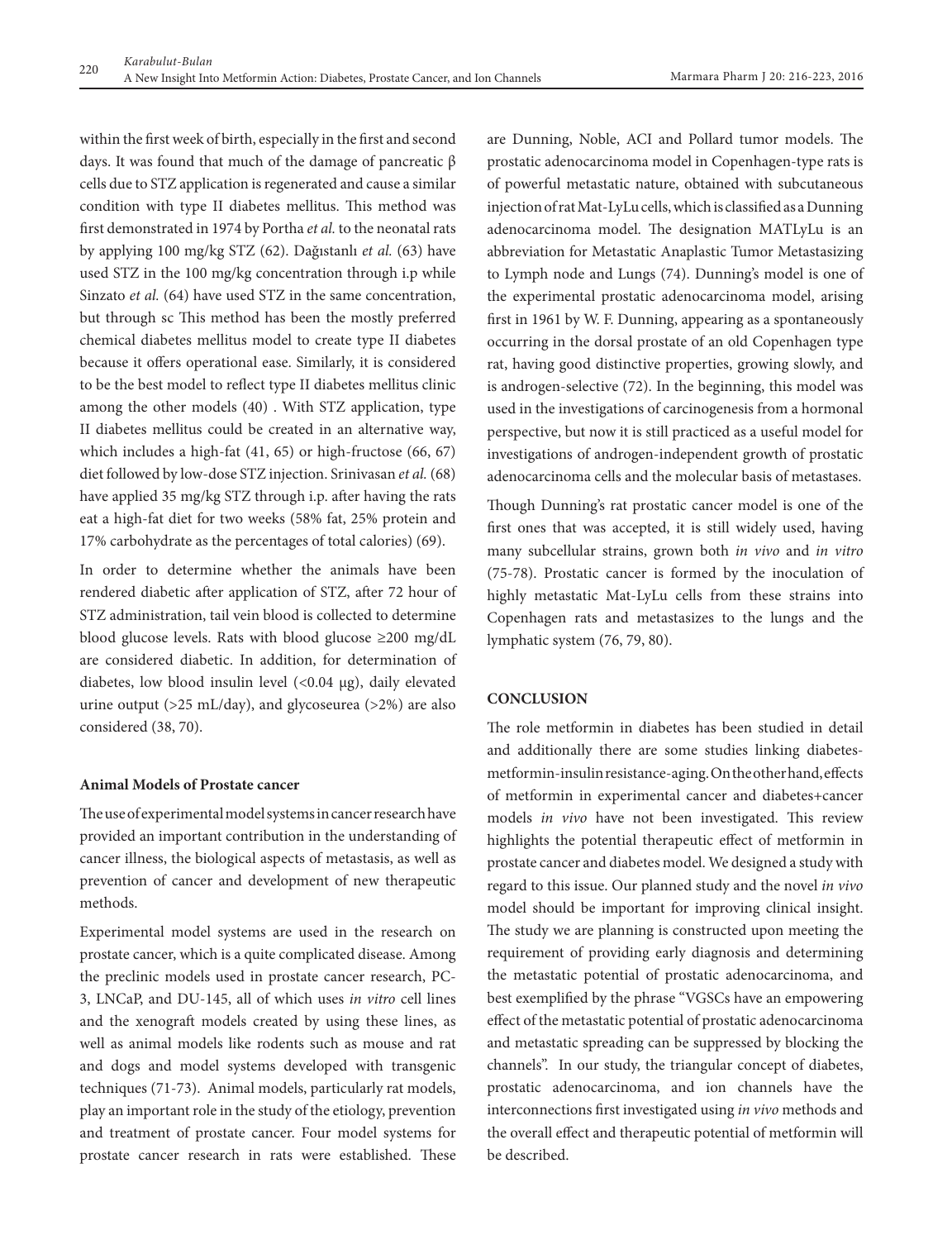## **Metformin Etkisine Yeni Bir Anlayış: Diyabet, Prostat Kanseri, ve İyon Kanalları**

## **ÖZ**

Diabetes Mellitus yaşam boyu süren, sürekli izlem ve tedavi gerektiren, akut ve kronik komplikasyonları nedeniyle hastanın yaşam kalitesini azaltan, mortalitesi ve ekonomik yükü yüksek, kronik bir metabolik hastalıktır. Kanser ise, ölüm nedenlerinde dünya sağlık örgütü verilerine göre ikinci sıradadır. Prostat kanseri gelişmiş ülkelerdeki erkeklerde en sık rastlanan kanserlerden biridir ve kanserle ilişkili ölümlerde ikinci sırada yer almaktadır. Diğer kanserlerde olduğu gibi prostat kanserinin tedavisinde de metastaz temel problem olarak karşımıza çıkmakta ve lokalize evrede iken tümörün metastatik yayılım

gösterip göstermeyeceği belirlenememektedir. Metastatik prostat kanseri vakalarında voltaj kapılı sodyum kanallarının yüksek seviyede olduğu bildirilmiştir. Diyabetle birlikte daha da büyüyen bir hastalık olan kanser önemli bir sağlık sorunudur. Yapılan çalışmalar sonucunda diyabetik hastalarda kanser oranının diyabetik olmayanlara göre daha yüksek olduğu saptanmıştır. Metformin diyabet tedavisinde kullanılan bir ilaç seçeneğidir. Son yıllarda metforminin diyabetteki etkisinin yanı sıra kanser riskini azalttığına yönelik çalışmalar literatürde yerini almaktadır. Bu çalışma prostat kanseri, diyabet ve iyon kanallarının üç boyutlu ilişkisi üzerinde metforminin muhtemel rolünü açıklayacak ve klinik çalışmalara önemli bir katkı sağlayacaktır.

**Anahtar kelimeler:** Kanser, deneysel diyabet, metformin, voltaj kapılı sodyum kanalları, MAT-Lylu hücreleri.

### **REFERENCES**

- 1. Öntürk H, Özbek H. Deneysel diyabet oluşturulması ve kan şeker seviyesinin ölçülmesi. Genel Tıp Dergisi 2007; 17: 231-6.
- 2. Aybek H, Aybek Z, Rota S, Sen N, Akbulut M. The effects of diabetes mellitus, age, and vitamin E on testicular oxidative stress. Fertil Steril 2008; 90: 755-60.
- 3. Fajans SS Bell GI. MODY: history, genetics, pathophysiology, and clinical decision making. Diabetes Care 2011; 34: 1878– 1884.
- 4. Flannick J, Johansson S, Njølstad PR. Common and rare forms of diabetes mellitus: towards a continuum of diabetes subtypes. Nat Rev Endocrinol 2016; [Epub ahead of print].
- 5. Sicree R, Shaw J and Zimmet P. The Global Burden. Diabetes and Impaired Glucose Tolerance. Prevalence and Projections. In: Diabetes Atlas, 3rd edn. Editor: Gan D. Brussels: International Diabetes Federation. Brussels. 2006, pp. 16-103.
- 6. World Health Organization (WHO). 2014. Fact Sheet No. 297.
- 7. Maine EA, Westcott JW, Prechtl AM, Dang TT, Whitehurst AW, Pearson GW. The cancer/testis antigens SPANX-A/C/D and CTAG2 promote breast cancer invasion. Oncotarget 2016; [Epub ahead of print].
- 8. American C. 2014. Prostate Cancer: Detailed Guide. Available from http://www.cancer.org/cancer/prostatecancer/ detailedguide/ prostate-cancer-key-statistics. [Last accessed: 27.04.2016].
- 9. Siegel R, Ma J, Zou Z, Jemal A. A cancer statistics. CA Cancer J. Clin 2014; 64 : 9–29.
- 10. Ntais C, Polycarpou A, Ioannidis JP. SRD5A2 gene polymorphisms and the risk of prostatic cancer: a metaanalysis. Cancer Epidemiol Biomarkers Prev 2003; 12: 618-24.
- 11. Bansal D, Bhansali A, Kapil G, Undela K, Tiwari P. Type 2 diabetes and risk of prostatic cancer: a meta-analysis of observational studies. Prostate Cancer Prostatic Dis 2013; 16: 151-8.
- 12. Yang RH, Wang WT, Chen JY, Xie RG, Hu SJ. Gabapentin selectively reduces persistent sodium current in injured

type-A dorsal root ganglion neurons. Pain 2009; 143: 48-55.

- 13. Goldin AL, Barchi RL, Caldwell JH, Hoffman F, Howe JR, Hunter JC, Kallen RG., Mandelisler MH, Netter YB, Noda M, Tamkun MM, Waxman SG, Wood JN, Catterall WA. Nomenclature of voltage gated sodium channels. Neuron 2000; 28: 365-8.
- 14. Nakajıma T, Kubota N, Tsutsumı T, Ogurı A, Imuta HT, Oonuma H, Soma M, Meguro K, Takano H, Nagase T, Nagata T. Eicosapentaenoic acid inhibits voltage-gated sodium channels and invasiveness in prostatic cancer cells. Br J Pharmacol 2009; 156: 420-31.
- 15. Gao R, Shen Y, Cai J, Leı M, Wang Z. Expression of voltage gated sodium channel subunit in human ovarian cancer. Oncol Rep 2010; 23: 1293-9.
- 16. Fraser SP, Ozerlat-Gunduz I, Brackenbury WJ, Fitzgerald EM, Thomas M, Campbell TM, Coombes RC, Djamgoz MBA. Regulation of voltage-gated sodium channel expression in cancer: hormones, growth factors and auto-regulation. Phil Trans R Soc B 2014; 369: 20130105.
- 17. Onganer PU, Djamgoz MBA. Epidermal growth factor potentiates *in vitro* metastatic behaviour of human prostatic cancer PC-3M cells: Involvement of voltage-gated sodium channel. Mol Cancer 2007; 6: 76-88.
- 18. Mycielska ME, Palmer CP, Brackenbury WJ, Djamgoz MB. Expression of Na+-dependent citrate transport in a strongly metastatic human prostate cancer PC-3M cell line: regulation by voltage-gated Na+ channel activity. J Physiol 2005;563:393- 408.
- 19. Ding Y, Brackenbury WJ, Onganer PU, Montano X, Porter LM, Bates LF, Djamgoz MBA. Epidermal growth factor upregulates motility of Mat-lylu rat prostatic cancer cells partially via voltage-gated NaR channel activity. J Cell Physiol 2008; 215: 77-81.
- 20. Hursting SD, Nunez NP, Varticovski L,Vinson C. The obesity– cancer link: lessons learned from a fatless mouse. Cancer Res 2007; 67: 2391-3.
- 21. Giovannucci E, Harlan DM, Archer MC, Bergenstal RM,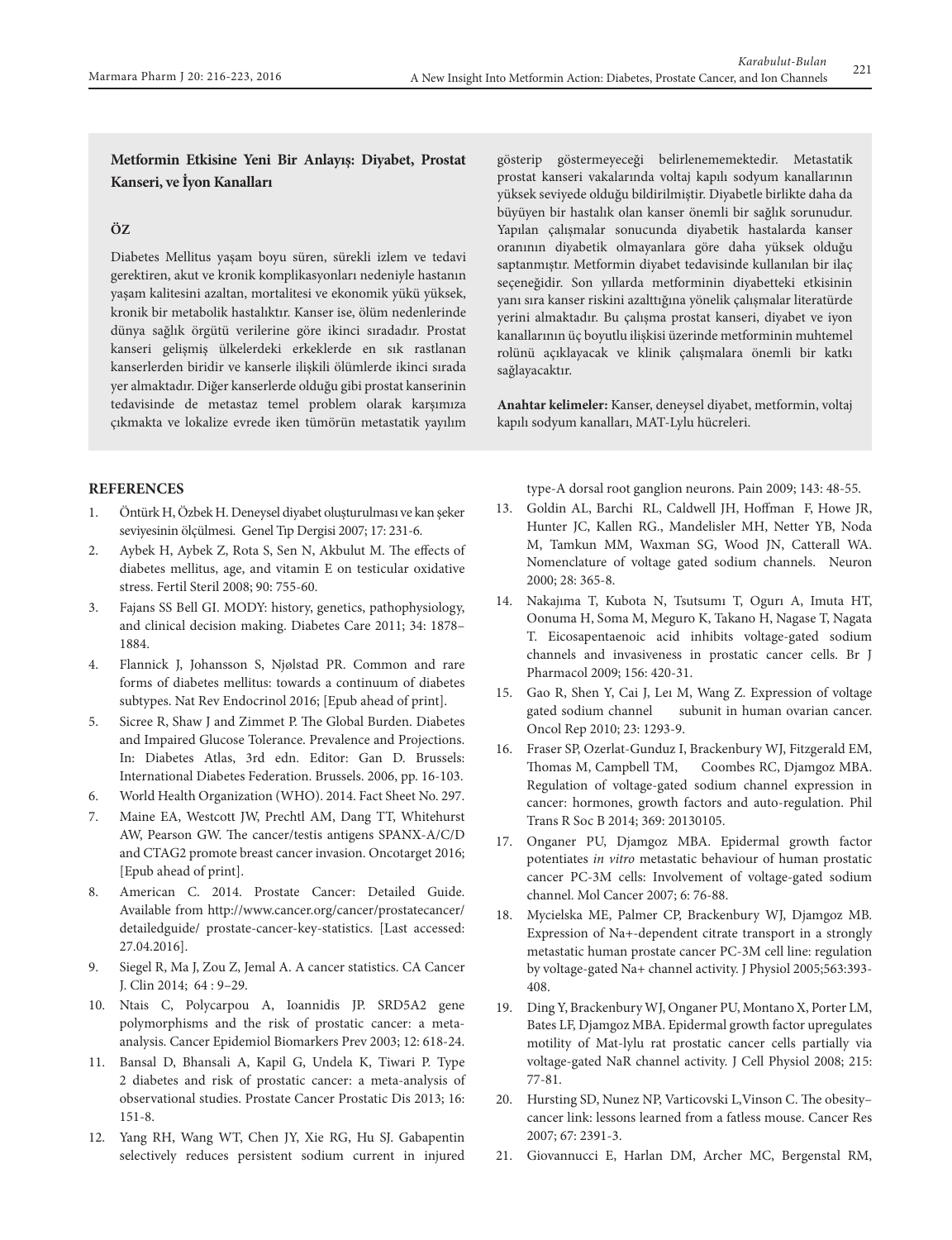Gapstur SM, Habel LA, Pollak M, Regensteiner JG, Yee D. Diabetes and cancer: a consensus report. CA Cancer J Clin 2010; 60: 207-21.

- 22. Abdul M, Hoosein N. Voltage-gated sodium ion channels in prostatic cancer: expression and activity. Anticancer Res 2002; 22: 1727-30.
- 23. Djamgoz MBA. Voltage-gated sodıum channel functional upregulation as an acceleratıng mechanism in progression of human prostate cancer. Anticancer Res 2008; 28: 4156-7.
- 24. Yıldırım S, Altun S, Gumushan H, Patel A, Djamgoz MB. Voltage-gated sodium channel activity promotes prostate cancer metastasis *in vivo*. Cancer Lett 2012; 323: 58-61.
- 25. Brackenbury W, Djamgoz MBA. Activity-dependent regulation of voltage-gated Na+ channel expression in Mat-LyLu rat prostatic cancer cell line. J Physiol 2006; 573: 343-56.
- 26. Yanardağ R, Ozsoy-Sacan O, Bolkent S, Orak H, Karabulut-Bulan O. Protective effects of metformin treatment on the liver injury of streptozotocin-diabetic rats. Hum Exp Toxicol 2005; 24: 129-35.
- 27. Erejuwa OO, Sulaiman SA, Ab Wahab MS, Sirajudeen KNS, Salleh S, Gurtu S. Glibenclamide or metformin combined with honey ımproves glycemic control in streptozotocin-induced diabetic rats. Int J Biol Sci 2011; 7: 244-52.
- 28. Saleh DO, Bayoumi AR, El-Eraky WI, El-Khatib AS. Streptozotocin-induced vascular and biochemical changes in rats: Effects of rosiglitazone vs. metformin. Bull Fac Pharm (Cairo Univ) 2013; 51: 131-8.
- 29. Woudenberg-Vrenken TE, Rosa LC, Buist-Homan M, Faber KN, Moshage H. Metformin protects rat hepatocytes against bile acid-ınduced apoptosis. PLoS One 2013; 8: 71773-83.
- 30. Zakikhani M, Dowling RJO, Sonenberg N. The effects of adiponectin and metformin on prostate and colon neoplasia ınvolve activation of amp-activated protein kinase. Cancer Prev Res 2008; 1: 369-75.
- 31. Bhalla K, Hwang BJ, Dewi RE. Metformin prevents liver tumorigenesis by inhibiting pathways driving hepatic ogenesis. Cancer Prev Res 2012; 5: 544-52.
- 32. Avcı CB, Harman E, Dodurga Y, Susluer SY, Gunduz C. Therapeutic potential of an anti-diabetic drug, metformin: alteration of miRNA expression in prostatic cancer cells. Asian Pac J Cancer Prev 2013; 14: 765-8.
- 33. Tao Z, Peng G, Yinan Z, Hui X, Xiao Y, Shan X, Xinyang W, Dalin H, Xunbo J. The antidiabetic drug metformin ınhibits the proliferation of bladdery cancer cells *in vitro* and *in vivo*. Int J Mol Sci 2013; 14: 24603-18.
- 34. Kato H, Sekine Y, Furuya Y, Miyazawa Y, Koike H, Suzuki K. Metformin inhibits the proliferation of human prostate cancer PC-3 cells via the downregulation of insulin-like growth factor 1 receptor. Biochem Biophys Res Commun 2015; 461: 115-21.
- 35. Sahra IB, Laurent K, Loubat A, Giorgetti-Peraldi S, Colosetti P, Auberger P, Tanti JF, Le Marchand-Brustel Y, Bost F. The antidiabetic drug metformin exerts an antitumoral effect *in vitro* and *in vivo* through a decrease of cyclin D1 level. Oncogene 2008; 27: 3576-86.
- 36. Anisimov VN. Metformin for aging and cancer prevention.

Aging 2010; 2: 760-74.

- 37. Luo Q, Hu D, Hu S, Yan M, Sun Z, Chen F. *In vitro* and *in vivo* anti-tumor effect of metformin as a novel therapeutic agent in human oral squamous cell carcinoma. Biomed Central Cancer 2012; 12: 517-27.
- 38. İrer SV, Alper G. Deneysel diyabet modelleri. Türk Klinik Biyokimya Derg 2004; 2: 127-136.
- 39. Kayaalp O. Klinik Farmakolojinin Esasları ve Temel Düzenlemeler. 2. baskı. Hacettepe TAŞ, Ankara 2001.
- 40. Szkudelski T. The mechanism of alloxan and streptozotocin action in B cells of the rat pancreas. Physiol Res 2001; 50: 536- 46.
- 41. Srinivasan K, Ramarao P. Animal models in type 2 diyabetes research: an overview. Indian J Med Res 2007; 125: 451-72.
- 42. Bell RH, Hye RJ. Animal models of diabetes mellitus physiology and pathology. J Surg Res 1983; 35: 433-60.
- 43. Golfman L, Dixon IM, Takeda N. Cardiac sarcolemmal Na+-Ca2+ exchange and Na+-K+ ATPase activities and gene expression in alloxaninduce diabetes in rats. Mol Cell Biochem 1998; 188: 91-101.
- 44. Amalraj T, Ignacimuthu S. Evaluation of the hypoglycaemic effect of Memecylon umbellatum in normal and alloxan diabetic mice. J Ethnopharmacol 1998; 62: 247-50).
- 45. Zhang X, Liang W, Mao Y, Li H, Yang Y, Tan H. Hepatic glucokinase activity is the primary defect in alloxan-induced diabetes of mice. Biomed Pharmacother 2009;63:180-6.
- 46. Joharchi K, Jorjani M. The role of nitric oxide in diabetesinduced changes of morphine tolerance in rats. Eur J Pharmacol 2007; 570: 66-71.
- 47. Miranda M, Muriach M, Almansa I. CR-6 protects glutathione peroxidase activity in experimental diabetes. Free Radic Biol Med 2007; 43: 1494-8.
- 48. Yanardağ R, Bolkent S, Özsoy-Saçan O, Karabulut-Bulan O. The Effect of chard (Beta vulgaris L. var. Cicla) extract on the kidney tissue, serum urea and creatinine levels of diabetic rats. Phytother Res 2002; 16: 758-61.
- 49. Yanardag R, Bolkent S, Karabulut-Bulan O, Tunalı S. Effects of vanadyl sulphate on kidney in experimental diabetes. Biol Trace Elem Res 2003; 95: 73-84.
- 50. Ozsoy-Saçan O, Karabulut-Bulan O, Bolkent S, Yanardag R, Ozgey Y. Effects of chard (Beta vulgaris L. var cicla) on the liver of the diabetic rats: A morphological and biochemical study. Biosci Biotechnol Biochem 2004; 68: 1640-8.
- 51. Bolkent S, Yanardağ R, Ozsoy-Saçan O, Karabulut-Bulan O. Effects of parsley (Petroselinum crispum) on the liver of diabetic rats: A morphological and biochemical study. Phytother Res 2004; 18: 996-9.
- 52. Bolkent S, Yanardağ R, Karabulut-Bulan O, Ozsoy-Saçan O. The morphological and biochemical effects of glibornuride on rat liver in experimental diabetes. Hum Exp Toxicol 2004; 23: 257-64.
- 53. Koroglu P, Senturk GE, Yucel D, Ozakpinar OB, Uras F, Arbak S. The effect of exogenous oxytocin on streptozotocin (STZ) induced diabetic adult rat testes. Peptides 2014; 63: 47-54.
- 54. Salgueiro AC, Folmer V, da Silva MP, Mendez AS, Zemolin AP,